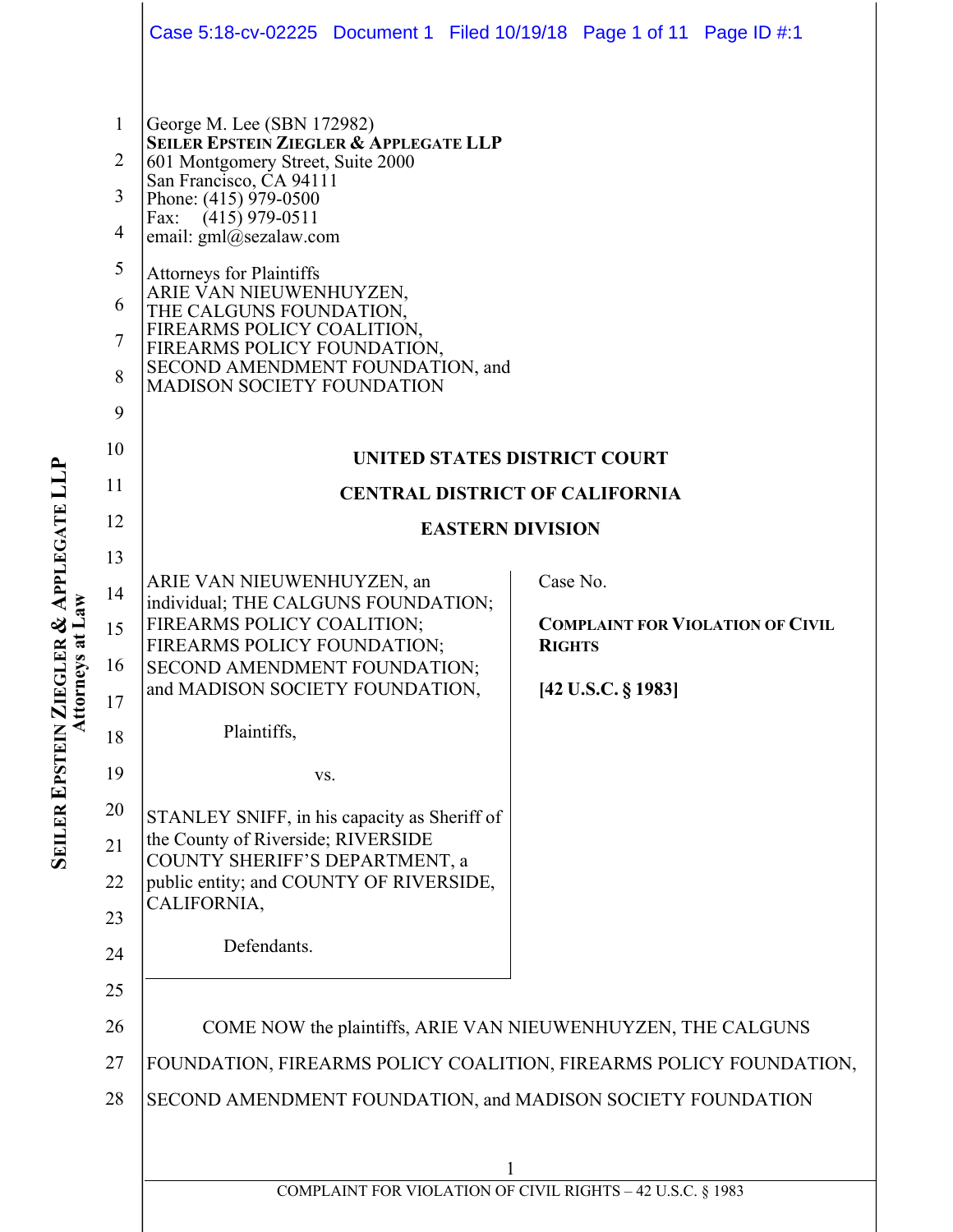1 2 (collectively, "plaintiffs") by and through their undersigned counsel, who hereby complain and allege as follows:

3 4

12

13

14

15

17

18

### **INTRODUCTION**

5 6 7 8 9 10 11 1. This is an action brought pursuant to 42 U.S.C. § 1983 for deprivation of civil rights under color of law, challenging the Defendants' County of Riverside and Sheriff Stanley Sniff's policies, customs, and practices that prohibit otherwise qualified non-U.S. citizens from both applying for and obtaining a concealed carry license,<sup>1</sup> thus preventing plaintiff from exercising his right to keep and bear arms for self-defense outside his home, in violation of the Equal Protection Clause of Fourteenth Amendment, and the Second Amendment to the United States Constitution.

2. Plaintiffs herein seek equitable, declaratory and injunctive relief challenging the defendants' policies, customs and practices that violate his constitutional rights and the law.

### **JURISDICTION AND VENUE**

16 19 20 3. This Court has subject matter jurisdiction pursuant to 28 U.S.C. §§ 1331, 1343, 2201, 2202 and 42 U.S.C. § 1983, in that this action seeks to redress the deprivation, under color of the laws, statutes, ordinances, regulations, customs, and usages of the defendants as they execute, administer and enforce the complained-of policies, of the rights, privileges or immunities secured by the United States Constitution and by Acts of Congress.

21 22 23 4. This Court has personal jurisdiction over each of the defendants because they acted under the color of laws, policies, customs, and/or practices of the County of Riverside and/or within the geographic confines of the County of Riverside.

24 25 26 5. Venue is proper pursuant to 28 U.S.C. § 1391 because the defendants execute, administer, and enforce the complained-of policies against plaintiffs in this District and because the events and omissions giving rise to this action are harming plaintiffs in this District.

27

 $\overline{a}$ 

<sup>28</sup> <sup>1</sup>Licenses to carry, applications for licenses to carry, and amendments to licenses are governed by Cal. Penal Code  $\frac{2}{3}$  26150, et seq.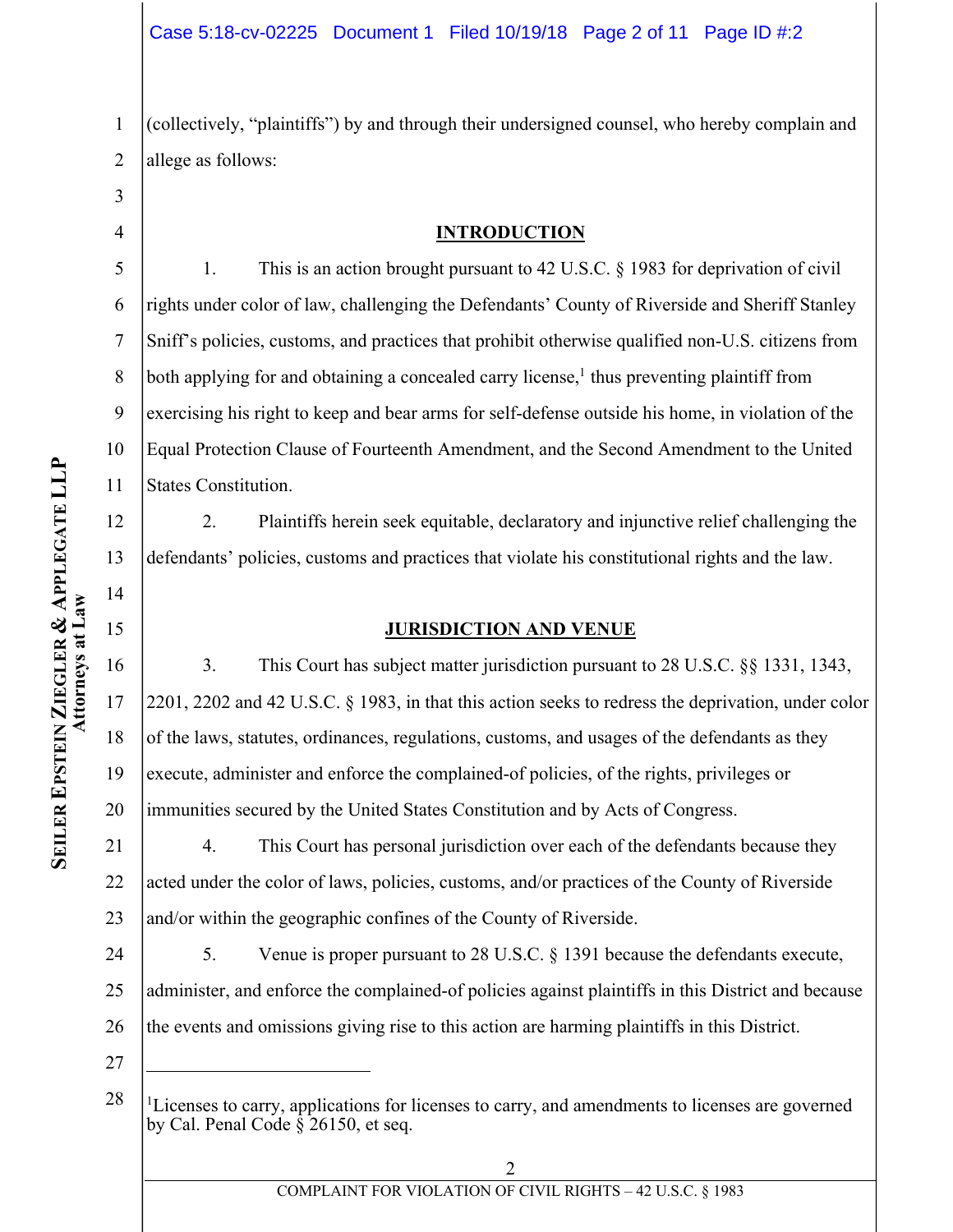1 2

8

9

10

11

12

13

14

15

#### **THE PARTIES**

3 4 5 6 7 6. Plaintiff ARIE VAN NIEUWENHUYZEN is an individual, and a lawful permanent resident of the United States, living in the County of Riverside, California. Plaintiff Van Nieuwenhuyzen is a law-abiding, long-time resident of Riverside since 1983, is a business owner and member in good standing of the community. At all times herein, plaintiff Van Nieuwenhuyzen is and has been eligible to possess firearms under all applicable state and federal laws.

7. Plaintiff The Calguns Foundation ("CGF") is a 501(c)(3) non-profit organization incorporated under the laws of California with its principal place of business in Sacramento, California. CGF is dedicated to promoting education for all stakeholders about California and federal firearm laws, rights and privileges, and to defending and protecting the civil rights of California gun owners. CGF represents its members and supporters, who include California firearm retailers and consumers throughout the State, including Shasta County, and brings this action on behalf of itself, its members, supporters who possess all the indicia of membership, and similarly situated members of the public. Plaintiff Van Nieuwenhauyzen is a member of CGF.

16 17 18 19 20 21 22 23 24 25 26 8. Plaintiff Firearms Policy Coalition, Inc. ("FPC") is a 501(c)(4) non-profit organization incorporated under the laws of Delaware with its principal place of business in Sacramento, California, with members residing both within and outside of this state, including in Shasta County, California. FPC serves its members and the public through direct legislative advocacy, grassroots advocacy, legal efforts, research, education, operation of a Hotline, and other programs. The purposes of FPC include defending the United States Constitution and the People's rights, privileges, and immunities deeply rooted in the Nation's history and tradition, especially the fundamental right to keep and bear arms. FPC represents its members and supporters, who include California firearm retailers and consumers, and brings this action on behalf of itself, its members, supporters who possess all the indicia of membership, and similarly situated members of the public. Plaintiff Van Nieuwenhauyzen is a member of FPC.

27 28 9. Plaintiff Firearms Policy Foundation, Inc. ("FPF") is a 501(c)(3) non-profit organization incorporated under the laws of Delaware with its principal place of business in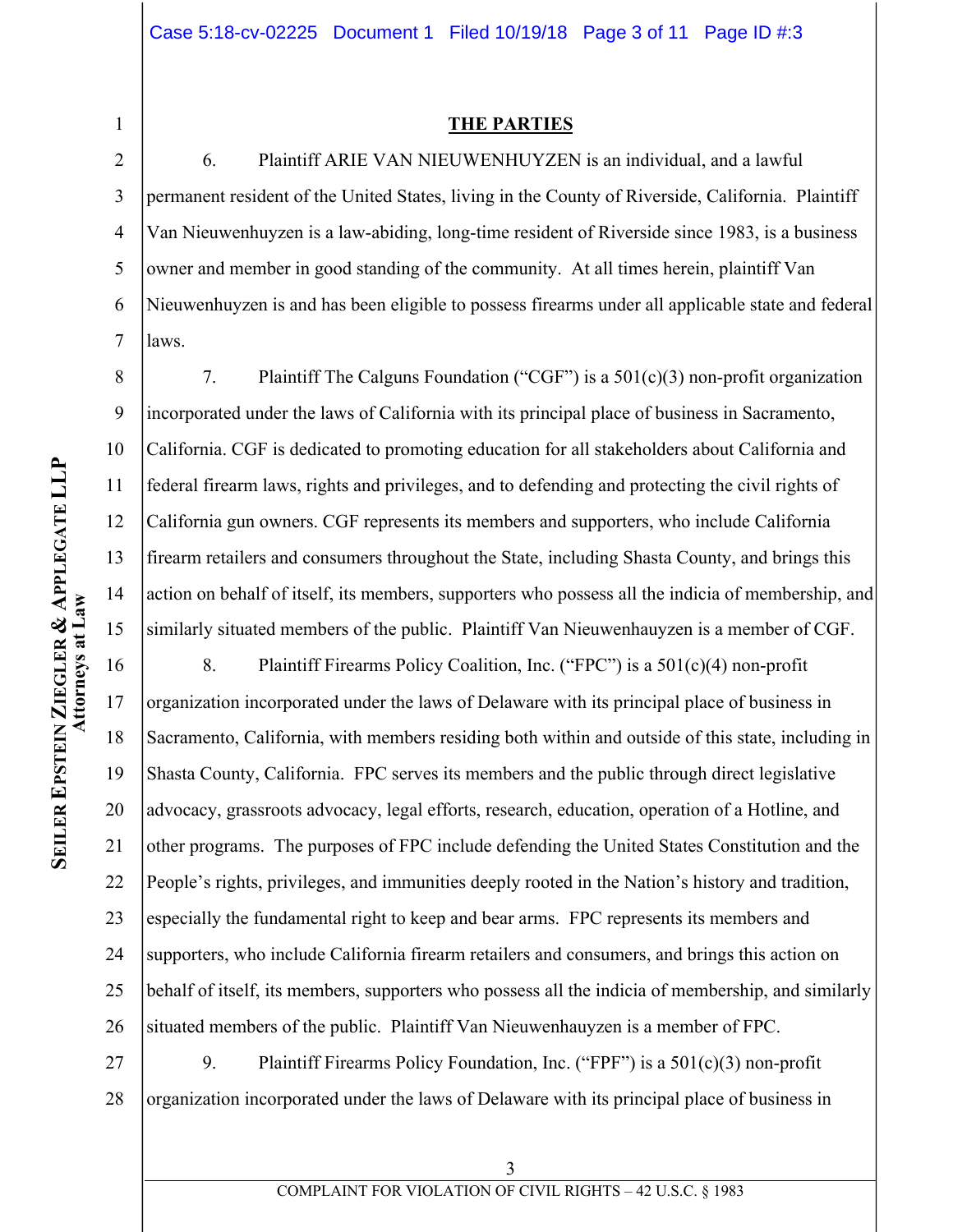### Case 5:18-cv-02225 Document 1 Filed 10/19/18 Page 4 of 11 Page ID #:4

1 2 3 4 5 6 7 Sacramento, California, with members residing both within and outside of this state, including in Shasta County, California. FPF serves to defend and advance constitutional rights through charitable purposes, with a focus on the fundamental, individual right to keep and bear arms. FPF represents its members and supporters, who include California firearm retailers and consumers, and brings this action on behalf of itself, its members, supporters who possess all the indicia of membership, and similarly situated members of the public. Plaintiff Van Nieuwenhauyzen is a member of FPF.

8 9 10 11 12 13 14 15 10. Plaintiff Second Amendment Foundation, Inc. ("SAF") is a 501(c)(3) non-profit organization incorporated under the laws of Washington with its principal place of business in Bellevue, Washington. SAF has over 650,000 members and supporters nationwide, including many in California. The purposes of SAF include education, research, publishing, and legal action focusing on the constitutional right to privately own and possess firearms under the Second Amendment, and the consequences of gun control. SAF brings this action on behalf of itself, its members, supporters who possess all the indicia of membership, and similarly situated members of the public.

16 17 18 19 20 21 22 11. Plaintiff Madison Society Foundation ("MSF") is a (501)(c)(3) non-profit organization whose purpose is preserving and protecting the legal and constitutional right to keep and bear arms for its members and all responsible law-abiding citizens. MSF believes that individual constitutional rights should not be infringed to deny citizens their life, liberty, and pursuit of happiness. MSF is headquartered in Stanislaus County, and the majority of its members are California residents. The focus of MSF's litigation efforts is challenging violations of the right to keep and bear arms.

23 24 25 26 12. Institutional plaintiffs CGF, FPC, FPF, SAF and MSF are bringing this claim as public interest organizations, whose California members similarly are or may be law-abiding lawful permanent residents of the United States, in good standing, who are eligible to possess firearms in this State, and who desire to obtain CCWs issued from their respective counties.

27 28 13. Defendant Sheriff STANLEY SNIFF ("Sheriff") is sued herein in his capacity as the Sheriff-Coroner of the County of Riverside, and, in his official capacity, is responsible for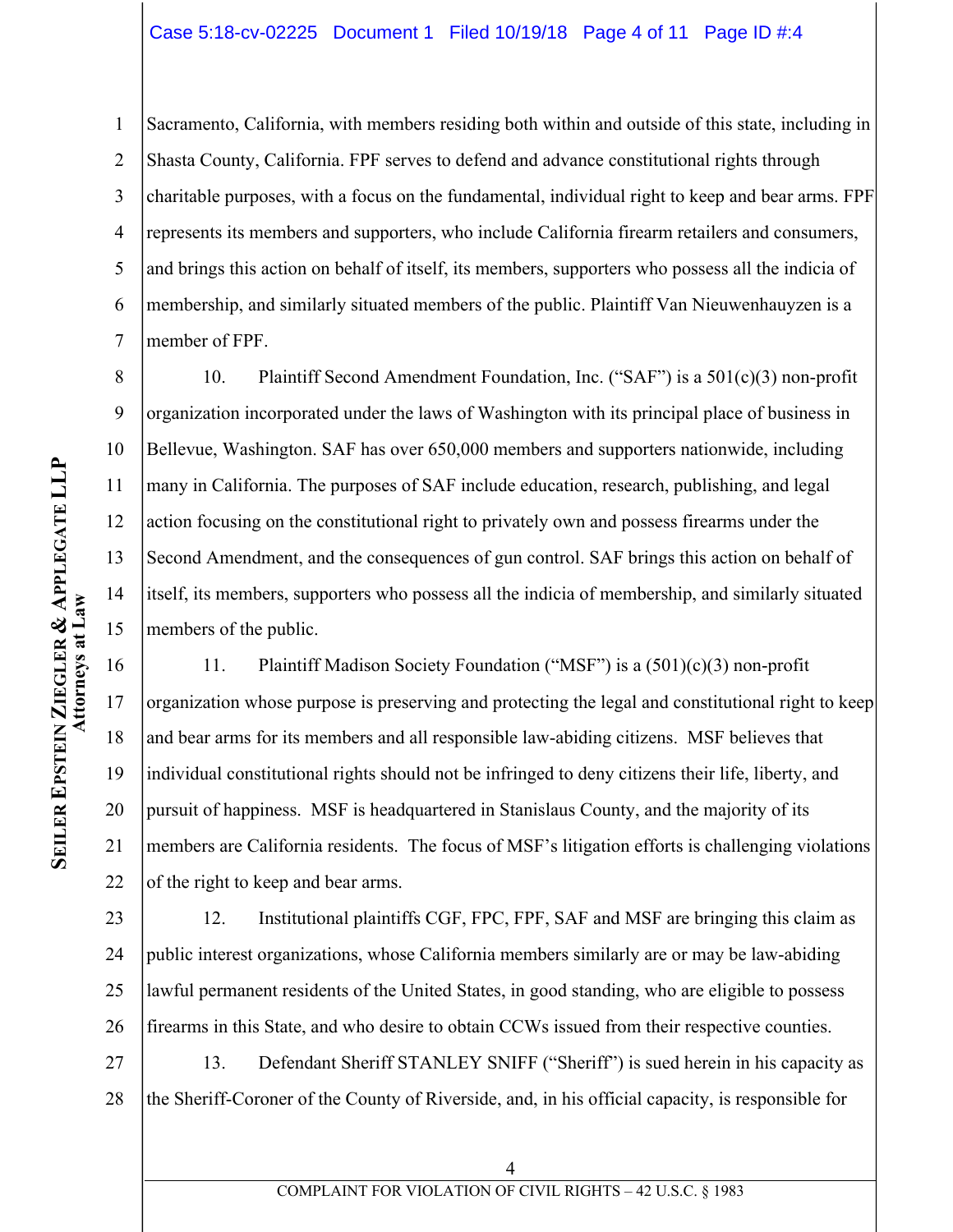## Case 5:18-cv-02225 Document 1 Filed 10/19/18 Page 5 of 11 Page ID #:5

1 2 3 4 executing and administering of the County's laws, customs, practices, and policies, including the promulgation and implementation of Riverside's CCW Policy. In that capacity, defendant Sheriff is presently enforcing the laws, customs, practices and policies complained of in this action, and at all times has acted under color of his authority as the Sheriff.

5 6 7 14. Defendant RIVERSIDE COUNTY SHERIFF'S DEPARTMENT ("RCSD") is a public entity and law enforcement agency, organized and existing under the laws of the State of California, and as a department of the County of Riverside.

8 9 10 11 12 13 15. Defendant COUNTY OF RIVERSIDE, CALIFORNIA ("County") is a county and political subdivision, organized and existing under the Constitution and laws of the State of California, with capacity to sue and be sued. At all times, defendant County is governed by a Board of Supervisors, which is responsible for supervising all County officers, including defendant Sheriff, and has at all times accepted and ratified the CCW policies and procedures promulgated by defendant Sheriff and enforced and implemented by defendant RCSD.

### **FACTS COMMON TO ALL CLAIMS**

16 17 18 19 20 22 23 16. Originally from the Netherlands, plaintiff Van Nieuwenhuyzen, has been a Lawful Permanent Resident of the City of Riverside, since 1983. Since coming to the United States, Mr. Van Nieuwenhuyzen has raised an American family, owned a successful business, been involved in his community, serves as a member of his church and Sunday school teacher, and has obeyed all laws and customs of his adopted country and state. He has not, however, obtained his United States citizenship and remains a citizen of the Netherlands. He has been grated status a Lawful Permanent Resident ("LPR") by the U.S Citizenship and Immigration Service, and holds a USCIS I-551 identification, also known as a "green card."

24 25 26 27 28 17. On or about September 21, 2018, plaintiff Van Nieuwenhuyzen exercised his lawful rights guaranteed by the United State Constitution, and legally purchased Smith  $\&$ Wesson M&P Shield 9mm handgun, a popular firearm in common use for lawful purposes that, by design, is particularly well-suited for carry on or about the person, either inside or outside the home. Following the 10-day waiting period required by Cal. Pen. Code § 26815(a), plaintiff Van

14

15

21

### COMPLAINT FOR VIOLATION OF CIVIL RIGHTS – 42 U.S.C. § 1983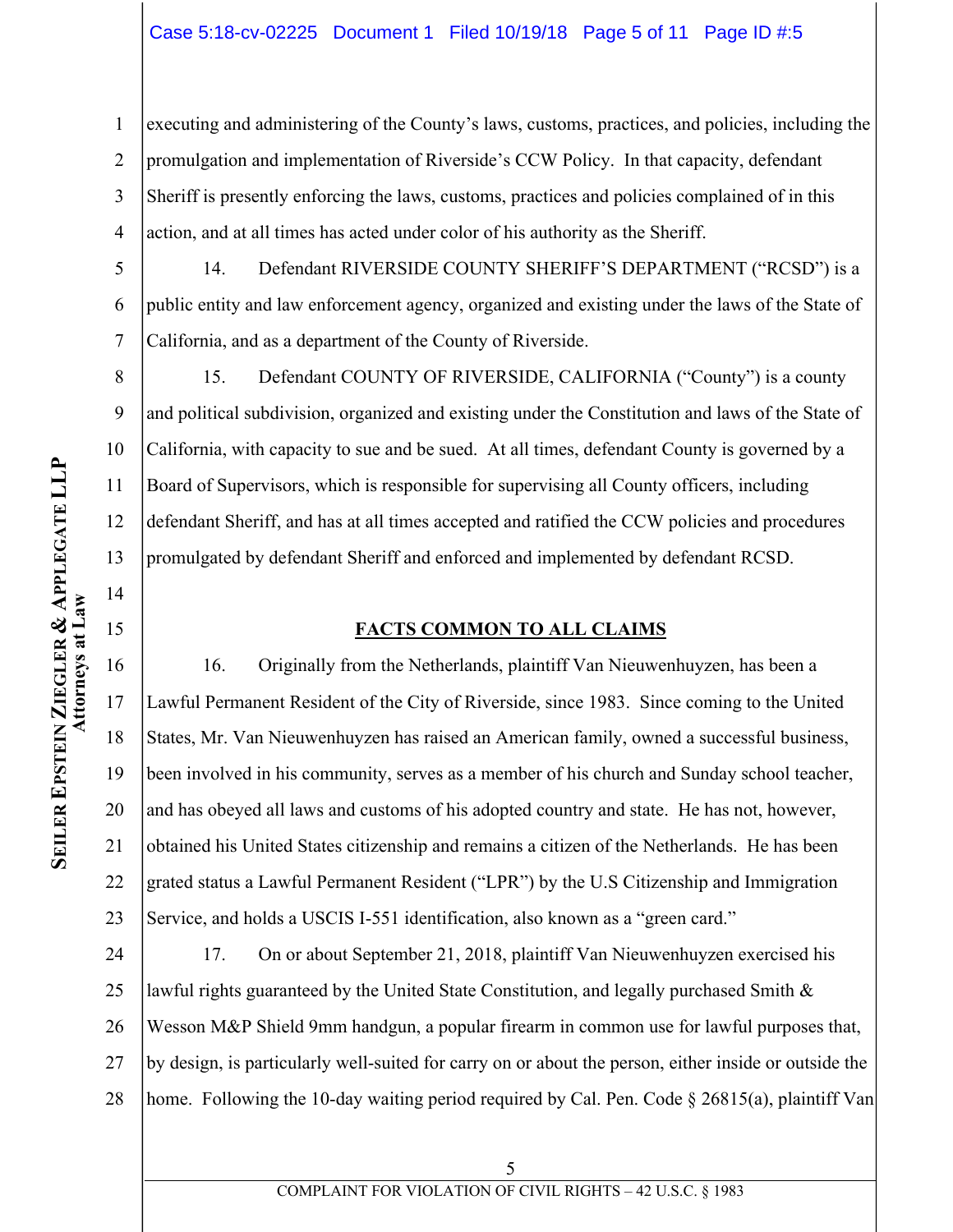1 Nieuwenhuyzen took physical possession of the handgun on October 1, 2018.

2 3 4 5 6 7 18. On October 9, 2018, plaintiff Van Nieuwenhuyzen inquired of the Riverside County Sheriff's Department regarding his proposed application to carry a concealed weapon ("CCW permit") after reviewing the procedures that are described on the Sheriff Department's website.<sup>2</sup> As of the time this complaint is filed, a full set of the Sheriff's instructions and application form are found at: http://www.riversidesheriff.org/pdf/ccw/RSO-CCW-2018.pdf, a true and correct copy of which is attached hereto as **Exhibit A** ("CCW Policy").

19. The Sheriff and RCSD's CCW Policy states that any "full time resident within the County of Riverside" may apply (CCW Policy, p. 7), but further requires all applicants to provide a "[c]opy of your birth certificate and/or naturalization papers." (Id.) In accordance with this policy, plaintiff Van Nieuwenhuyzen was prepared to submit along with his CCW application a copy of his Dutch birth certificate (to provide identity), and his I-551 ("green card") identification, to satisfy the "naturalization papers" requirement of the CCW Policy and demonstrate his status as a Lawful Permanent Resident of the United States.

20. On October 9, 2018, plaintiff Van Nieuwenhuyzen was advised by a Deputy of the RCSD, via email that he could not apply for a CCW with the County, due to the Sheriff Department's policy prohibiting CCW permits to regarding non-U.S. citizens. Specifically, plaintiff was advised: "you must be a U.S. Citizen, either born in the U.S. or naturalized, in order to apply for a CCW permit, with the Riverside County Sheriff's Department." Plaintiff was thus dissuaded and discouraged from submitting his application in the first place.

21 22 23 24 25 26 21. On information and belief, defendants have a longstanding and current policy, practice and custom of dissuading, discouraging, and preventing non-United States citizens from applying for a CCW license by having a posted written policy and by telling them when they inquire that only United State citizens may even apply for such permits, thereby preventing or dissuading many otherwise legally eligible residents of the County of Riverside from even considering the submission of CCW applications in the first place.

27

 $\overline{a}$ 

8

9

10

11

12

13

14

15

16

17

18

19

20

<sup>28</sup> 2See generally: http://www.riversidesheriff.org/ccw/newapps.asp.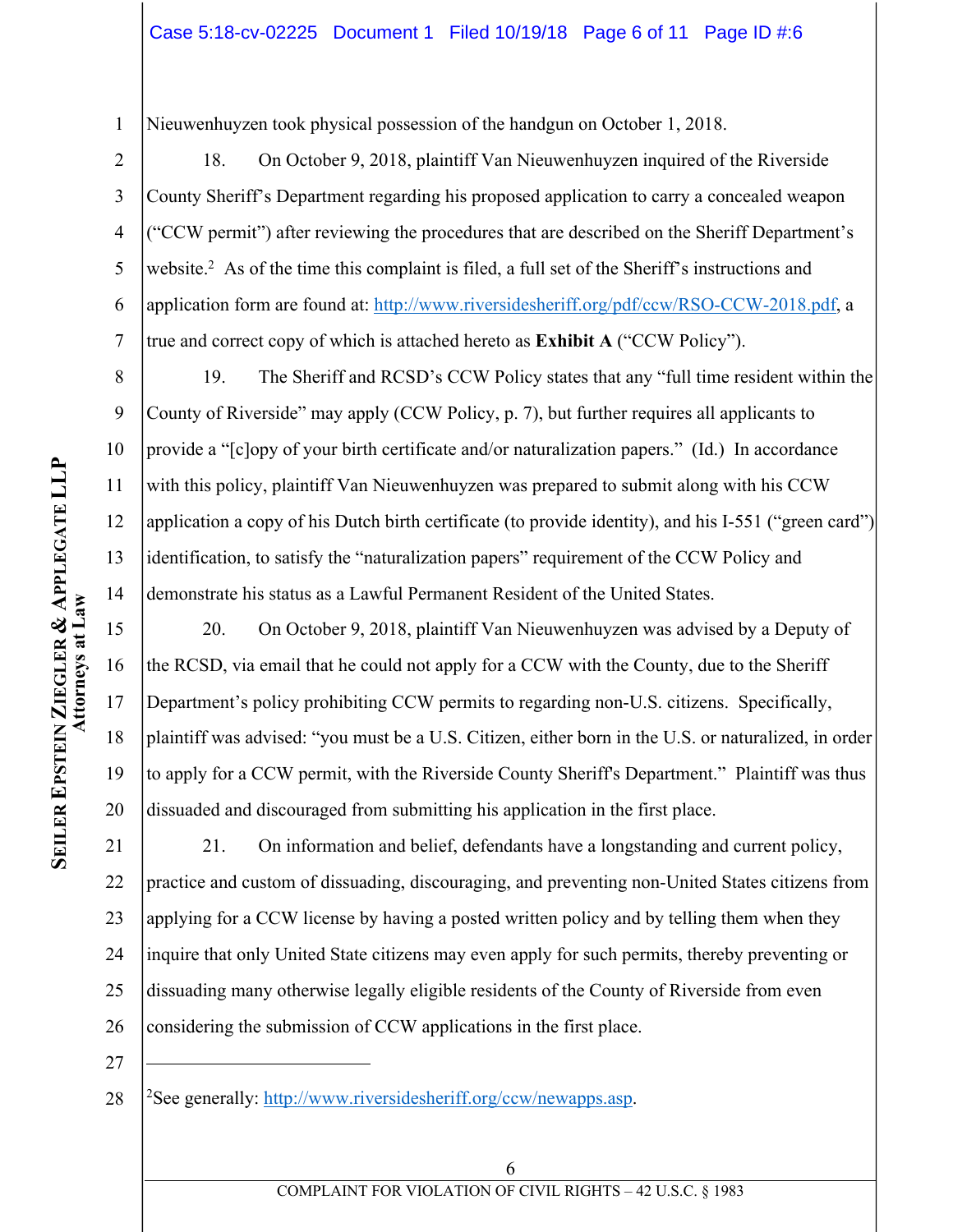# 1 2

3

4

5

6

7

8

 $\overline{Q}$ 

10

11

12

13

14

15

16

17

18

20

21

22

23

24

25

26

27

#### CONSTITUTIONAL PROVISIONS

22. The Second Amendment provides:

A well regulated Militia, being necessary to the security of a free State, the right of the people to keep and bear Arms, shall not be infringed.

(U.S. Const. amend. II.)

23. The Second Amendment "is fully applicable against the States." *McDonald v. City of Chicago*, 561 U.S. 3025, 130 S. Ct. 3020, 3026 (2010).

24. The Fourteenth Amendment provides in relevant part that: "Nor shall any State deprive any person of life, liberty, or property, without due process of law; nor deny to any person within its jurisdiction the equal protection of the laws." "It has long been settled, and it is not disputed here, that the term 'person' in this context encompasses lawfully admitted resident aliens as well as citizens of the United States and entitles both citizens and aliens to the equal protection of the laws of the State in which they reside." *Graham v. Richardson*, 403 U.S. 365, 371 (1971). State action violates the Fourteenth Amendment if it separates individuals into discrete classes based on citizenship and subjects those individuals to disparate treatment. *Id.*, at 377.

### STATE LAW

19 25. The defendants' CCW Policy provides, in relevant part, that a "[c]opy of your birth certificate and/or naturalization papers" is needed for a CCW application. (CCW Policy, p. 7.) However, defendants employ a policy of prohibiting and preventing non-U.S. citizens, who may be Lawful Permanent Residents, from applying and/or obtaining valid CCW permits within the County.

26. Cal. Penal Code  $\S 26175(a)(1)$ , (g) provides in pertinent part:

(a)(1) Applications for licenses, applications for amendments to licenses, amendments to licenses, and licenses under this article shall be uniform throughout the state, upon forms to be prescribed by the Attorney General.

 $\left[ \ldots \right]$ 

28

//

**APPLEGATE LL**

**P**

7 COMPLAINT FOR VIOLATION OF CIVIL RIGHTS – 42 U.S.C. § 1983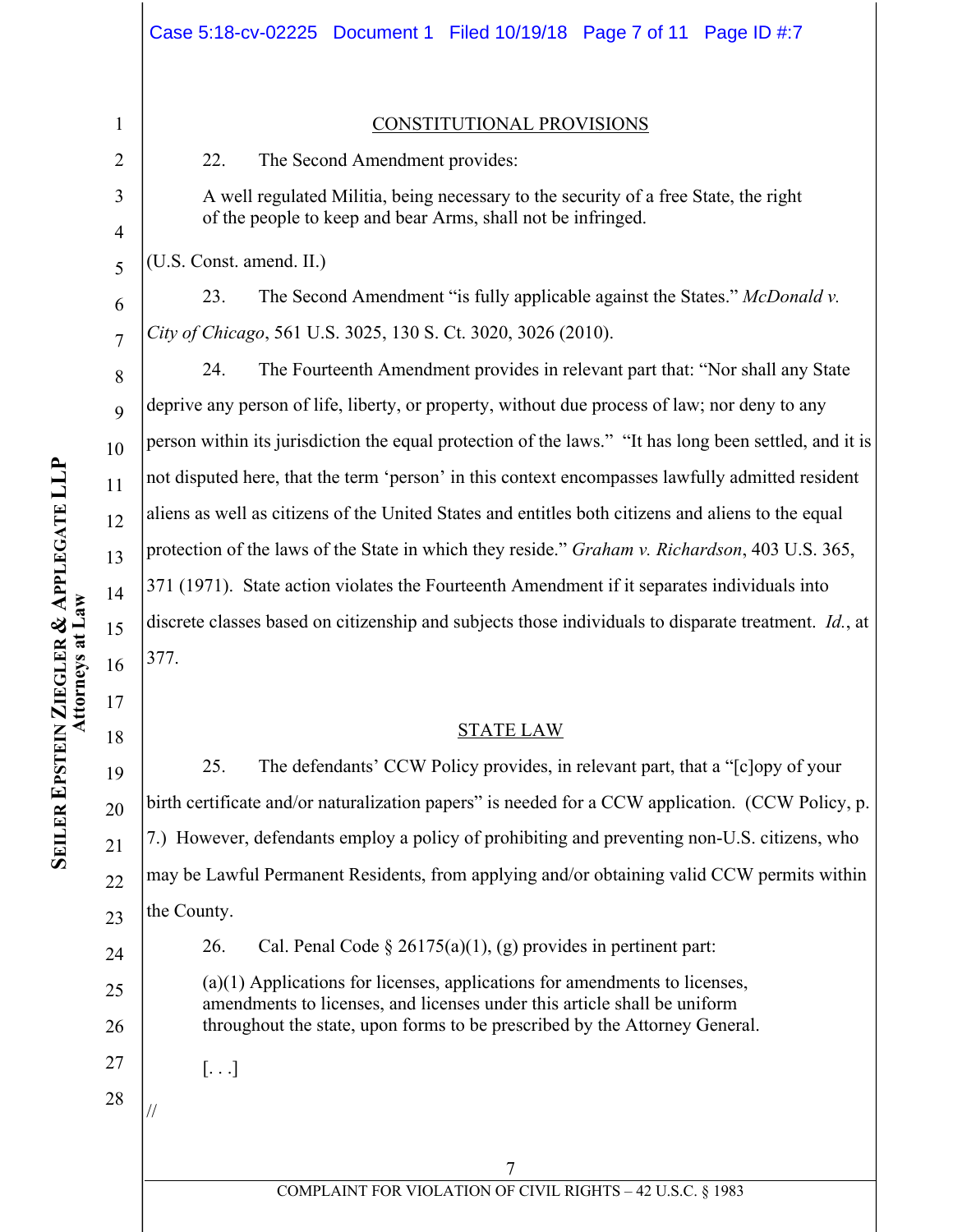(g) An applicant shall not be required to complete any additional application or form for a license, or to provide any information other than that necessary to complete the standard application form described in subdivision (a), except to clarify or interpret information provided by the applicant on the standard application form.

## **COUNT I – VIOLATION OF EQUAL PROTECTION**

# **(U.S. CONST. AMEND. XIV; 42 U.S.C. § 1983)**

## **Against All Defendants**

27. Plaintiffs incorporate paragraphs 1 through 26 as if fully set forth herein.

28. The citizenship requirements contained in the CCW Instructions and all other County of Riverside laws, customs, practices, and policies, which restrict lawfully-admitted aliens the rights and privileges of carrying concealed firearms based on citizenship, on their face and as applied, are unconstitutional denials of equal protection of the laws and are in violation of the Equal Protection Clause of the Fourteenth Amendment to the United States Constitution.

29. Wherefore, plaintiffs seek relief under 42 U.S.C § 1983 in law, equity or other redress to remedy the deprivation of those rights, privileges, or immunities secured by the Constitution and laws guaranteeing equal protection of the laws.

# **COUNT II – VIOLATION OF RIGHT TO KEEP AND BEAR ARMS**

# **(U.S. CONST. AMEND. II; 42 U.S.C. § 1983)**

# **Against All Defendants**

30. Plaintiffs incorporate paragraphs 1 through 29 as if fully set forth herein.

22 23 24 25 26 31. Defendants' CCW Policy and citizenship requirements, and all other County of Riverside laws, customs, practices, and policies, which restrict lawfully admitted aliens the rights and privileges of carrying concealed firearms based on citizenship, on their face and as applied, violate the plaintiffs' individual right to possess a firearm as secured by the Second Amendment to the United States Constitution.

27 28 32. Wherefore, plaintiffs seek relief under 42 U.S.C § 1983 in law, equity or other redress to remedy the deprivation of those rights, privileges, or immunities secured by the

1

2

3

4

5

6

7

8

9

10

11

12

13

14

15

16

17

18

19

20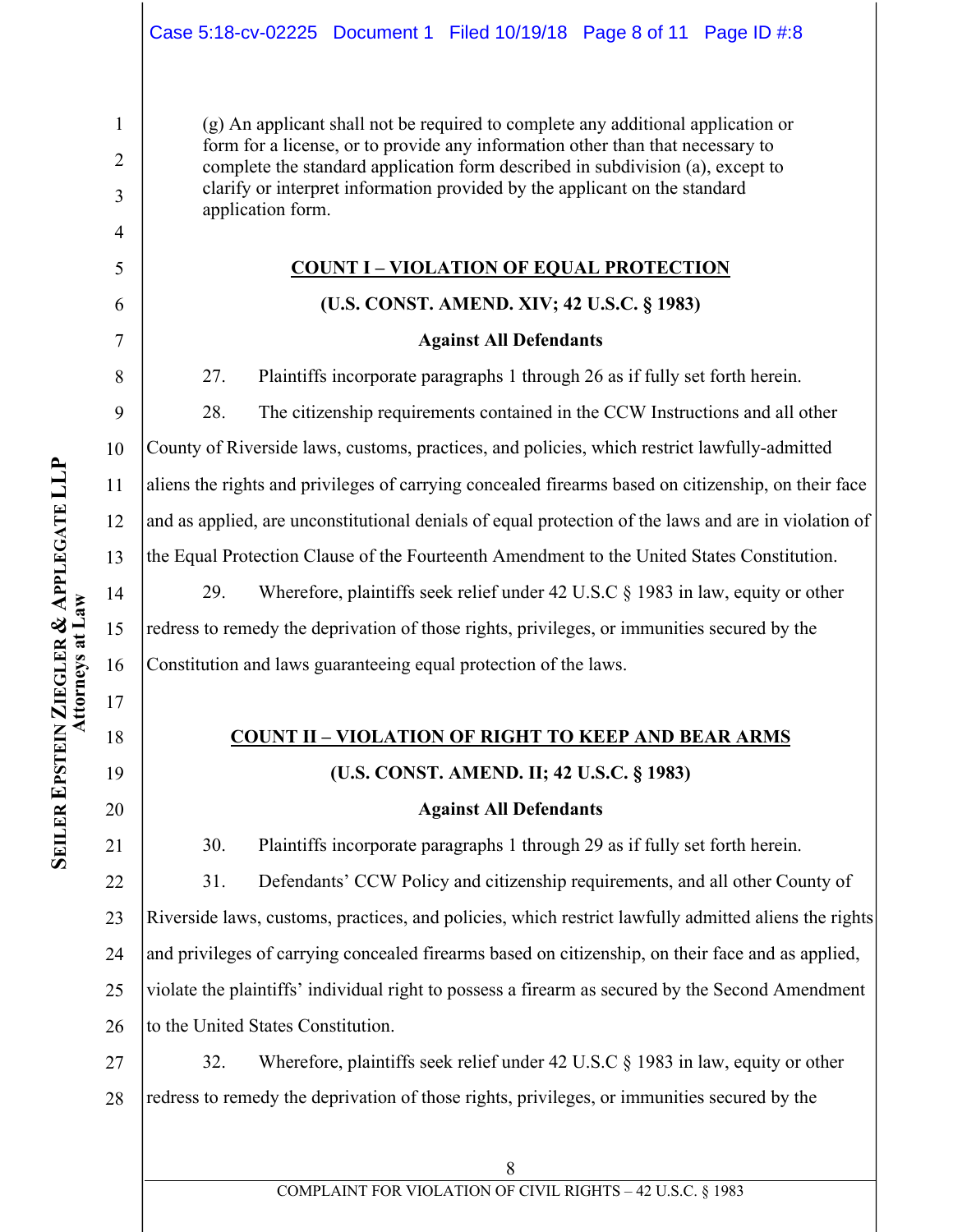1 Constitution and laws guaranteeing the right to keep and bear arms.

3 4

5

11

12

13

14

15

17

18

19

20

21

22

23

24

2

## **COUNT III – STATE PREEMPTION**

### **Against All Defendants**

33. Plaintiffs incorporate paragraphs 1 through 32 as if fully set forth herein.

6 7 8 9 34. California Constitution, Art. XI, § 7 states: "A county … may make and enforce within its limits all local, police, sanitary, and other ordinances and regulations not in conflict with general laws." If an otherwise valid law or policy conflicts with state law, it is preempted by such law and is void.

10 16 35. The State of California has, through its statutes, chosen to occupy the entire regulatory and legislative field concerning application forms and policies regarding the application and issuance of CCWs within the State except where discretion was expressly delegated, i.e., the licensing authority's determinations of "good cause" (Pen. Code §  $26150(a)(2)$ ) and "good moral character" (§  $26150(a)(1)$ ), as well as the local training standards for the course of instruction that an applicant must take after a licensing authority approves an applicant's "good cause" (Pen. Code §§ 26165, 26202).

36. The U.S. citizenship requirements contained in the defendants' CCW Policy, practices, and customs are additional requirements not authorized by state law, and preempted by Cal. Penal Code §§ 26150(a)(3) and 26175(a)(1), (g).

# **COUNT IV – DECLARATORY RELIEF**

# **(28 U.S.C. § 2201 et seq.)**

### **Against All Defendants**

37. Plaintiffs incorporate paragraphs 1 through 36 as if fully set forth herein.

25 26 27 28 38. A current and actual controversy exists as to whether the citizenship requirements contained in the defendants' CCW Policy are unconstitutional, violate equal protection of the laws, or are otherwise preempted by state law. Whether or not plaintiff Van Nieuwenhuyzen is granted some or all of the remedies requested herein, a declaration from this court, having the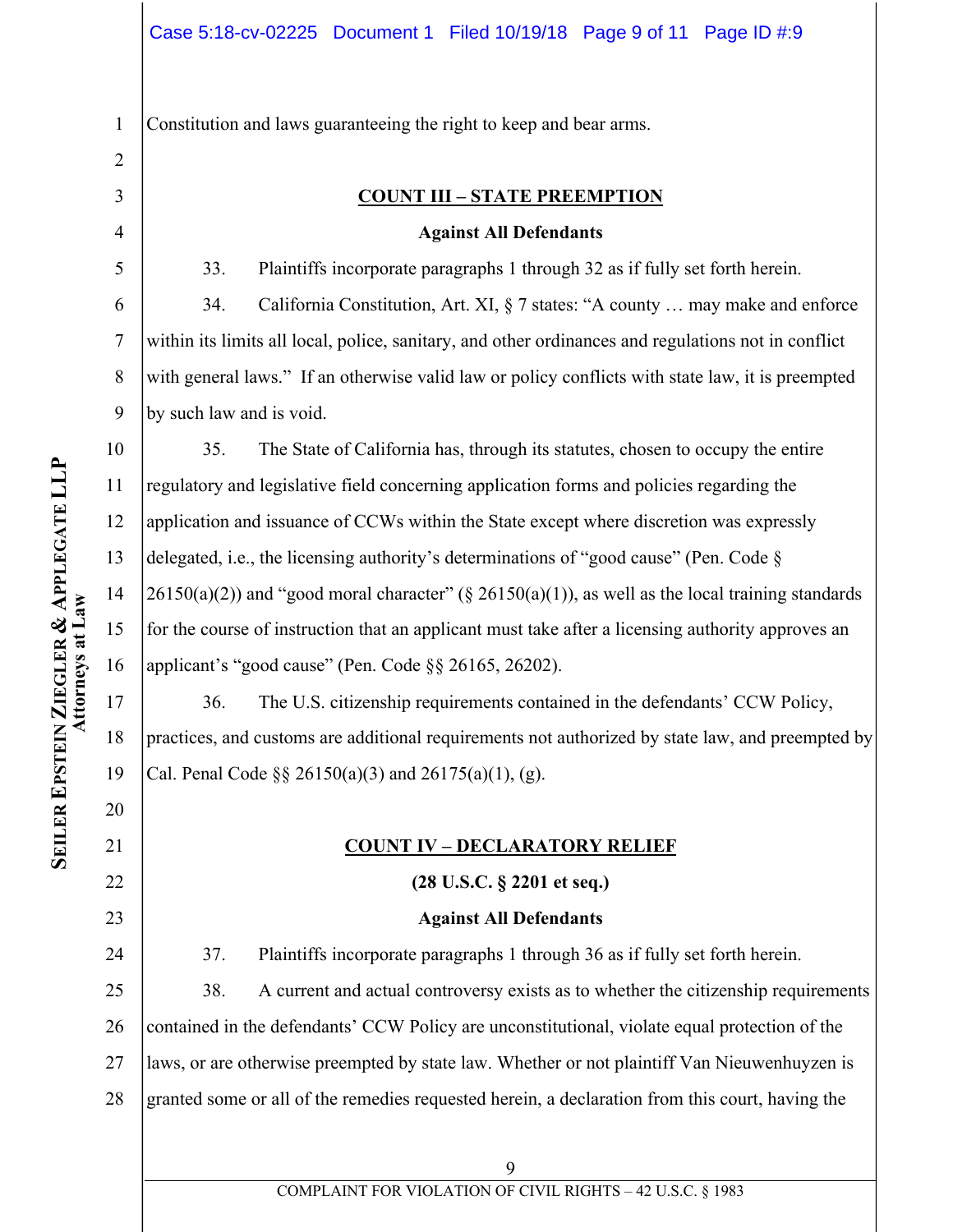1 2 force and effect of a final judgment, would clarify and settle the issues in dispute, pursuant to 28 U.S.C. § 2201.

3 4 5 39. Further necessary or proper relief based upon such a declaration and judgment may also be granted, in accordance with the declaration made by this court, pursuant to 28 U.S.C. § 2202.

6 7 8 40. Wherefore, plaintiffs seek a judicial declaration under the Declaratory Judgment Act that the United States citizenship requirements contained in defendants' CCW Policy are unconstitutional, violate equal protection of the laws, or are preempted by state law.

# **COUNT V – INJUNCTIVE RELIEF**

### **Against All Defendants**

41. Plaintiffs incorporate paragraphs 1 through 40 as if fully set forth herein.

42. In the absence of a prohibitory injunction, the citizenship requirements of defendants' CCW Policy would continue to be enforced and would prevent plaintiff Van Nieuwenhuyzen, and the institutional plaintiffs' lawfully admitted Lawful Permanent Resident members residing in the County of Riverside, from (1) successfully obtaining a concealed carry permit and/or (2) legally carrying a handgun in a concealed manner that any otherwise-qualified citizens may possess and carry concealed in public.

19 20 22 43. As the defendants' CCW Policy constitutes deprivation of substantial constitutional rights, plaintiffs and their members would continue to suffer irreparable injury if the court does not issue a prohibitory injunction preventing the citizenship requirement of defendants' CCW Policy from being enforced.

23 24 25 26 27 44. There is no adequate remedy at law because only a declaration and injunction, as opposed to monetary damages, would allow plaintiff Van Nieuwenhuyzen, and the institutional plaintiffs' lawfully admitted lawful permanent resident members residing in the County of Riverside, the opportunity legally to obtain a CCW and carry a handgun in a concealed manner for self-defense purposes outside of the home.

28

45. Wherefore, plaintiffs seek injunctive relief to enjoin, prevent and restrain

9

10

11

12

13

14

15

16

17

18